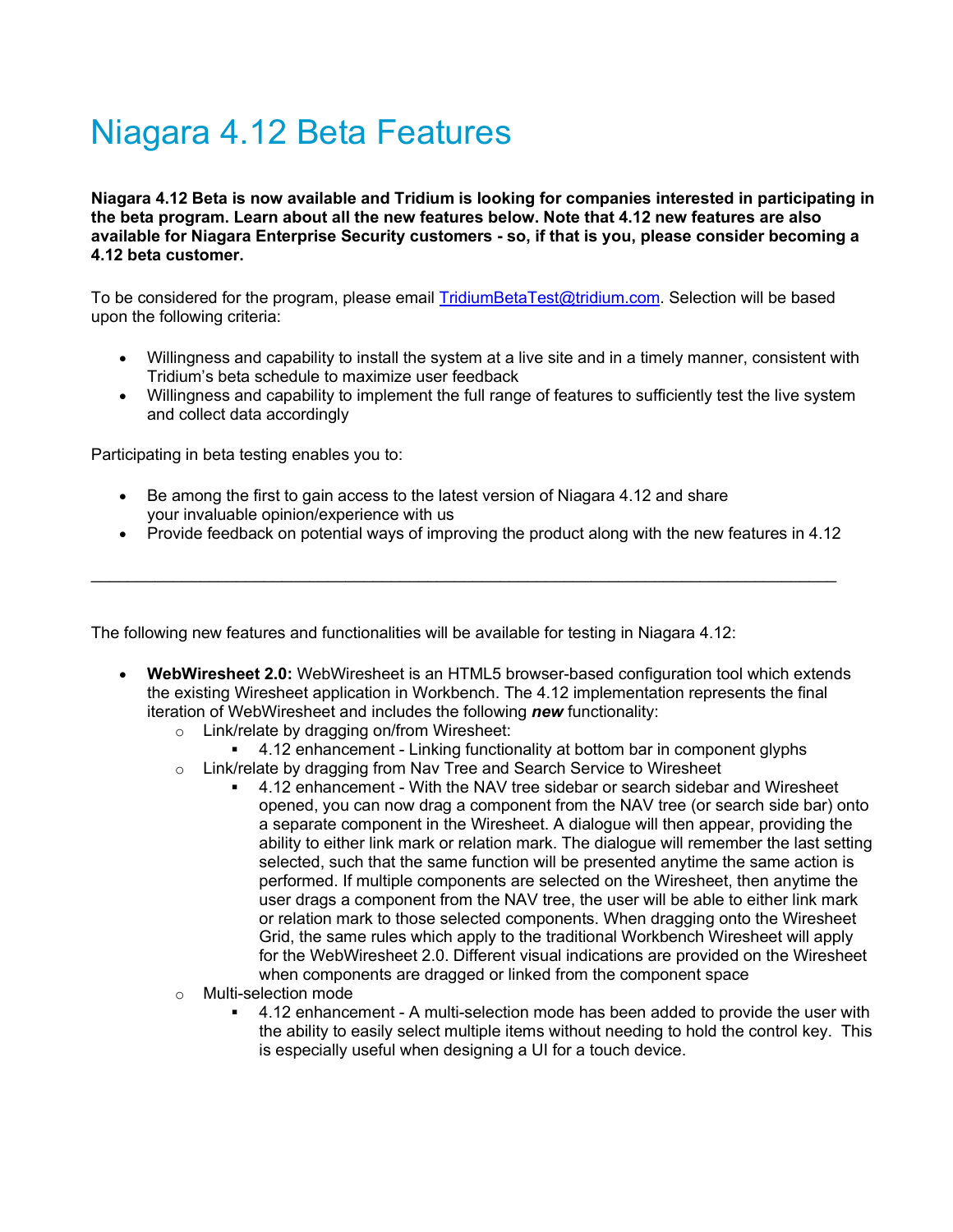- o Delete Link/Relation Enhancements
	- 4.12 enhancement Right click menu is now special for stubs as well as when you have multiple stubs. The Delete Command has been turned into a command group, and you can pick individual stubs to follow (or delete)
- o Go-To-Link
	- 4.12 enhancement Right click menu is now special for stubs as well as when you have multiple stubs. The Go-To-Link Command has been turned into a command group, and you can pick individual stubs to follow
- o Go-To Linked Component
	- 4.12 enhancement Right click menu is now special for stubs as well as when you have multiple stubs. The Go-To-Linked-Component Command has been turned into a command group, and you can pick individual stubs to follow
- **HTML5 Niagara Network Point Manager:** HTML5 Implementation of the Point Manager View in Workbench has enhanced functionality:
	- ⊙ Point Database Pane<br>○ Niagara Network Poin
	- Niagara Network Point Discovery Pane
	- o Trace Descendants, Edit, Match and New Commands
	- o Multi-selection mode
	- **HTML5 BQL Builder:** HTML5 Implementation of the BQL Builder in Workbench includes the following new functionality:
		- o Configure and create BQL queries across your Niagara Stations
		- o BQL Query Pop-up
		- o Configure BQL reports with the Report Service
- **Transform Pane:** TransformPane has been added to PX for Bajaui/bajaux and HX
	- o Provides the ability for BPictures to rotate, flip and mirror. This will reduce the amount of time required to create custom graphics
		- This PX pane supports multiple transform modes and may have a Label, Picture, Button, or another TransformPane embedded in the content.
		- Exporting to PDF will not apply any transform and will print out a warning if there is a transform pane that has a transformation setting of 'none.'
		- Picture does not update as expected without refresh in the PX editor when changing its properties and the surrounding widgets layout.
- **New HTML5 Color Editor for WebChart:** Check out the new color editor in WebChart!
	- o Includes an intuitive Color Picker for quickly selecting colors
- **Expanded History Character Limitation:** The character limit on history names has been increased from 44 to 200
- **Internationalization Support:** New Release artifact provides a list of any lexicons which have been added, edited or removed in the release in a user-friendly format
- **Edge Tool Updates:** Reduces the time needed to install, commission, and configure multiple Niagara devices with application templates and provisioning. The latest updates to Edge Tools include:
	- o Enhanced Layout<br>The divisio
		- The division between steps related to laying out the network and laying out devices has been removed. All job steps are displayed in the same pane in both the job stage builder and the job step chooser
	- o New Provisioning Job Steps
		- Remove Platform User
		- Remove Property command can be used to remove a property value in a remote station
		- **Set Platform User Password Job Step allows users to change the password for a** remote device